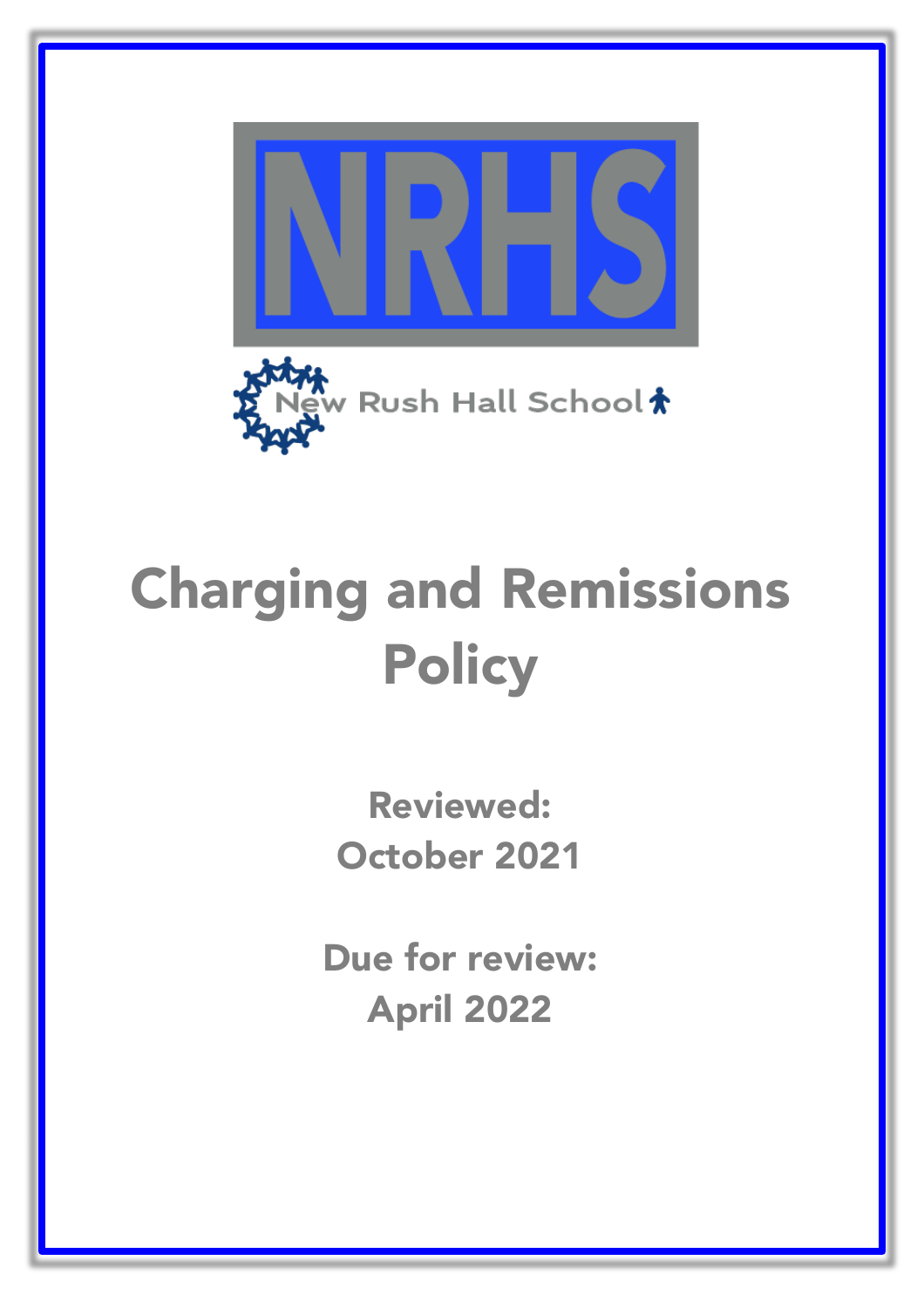# **CONTENTS**

# **INTRODUCTION**

1.1 This charging policy has been approved in accordance with s457 of the Education Act, 1996.

# SCHOOL TRIPS

2.1 Day Trips

No charge will be levied in respect of day trips.

2.2 Residential Trips – essential

For residential trips which are essential to the National Curriculum, statutory Religious Education (RE) or in preparation for prescribed examinations, a charge will be levied for board and lodging.

2.3 Residential Trips – non-essential

For residential trips which are not essential to the National Curriculum, statutory RE or in preparation for prescribed examinations:

(i) If the amount of school time on the trip is less than half of the total time on the trip, a charge will be levied up to the full cost of the trip.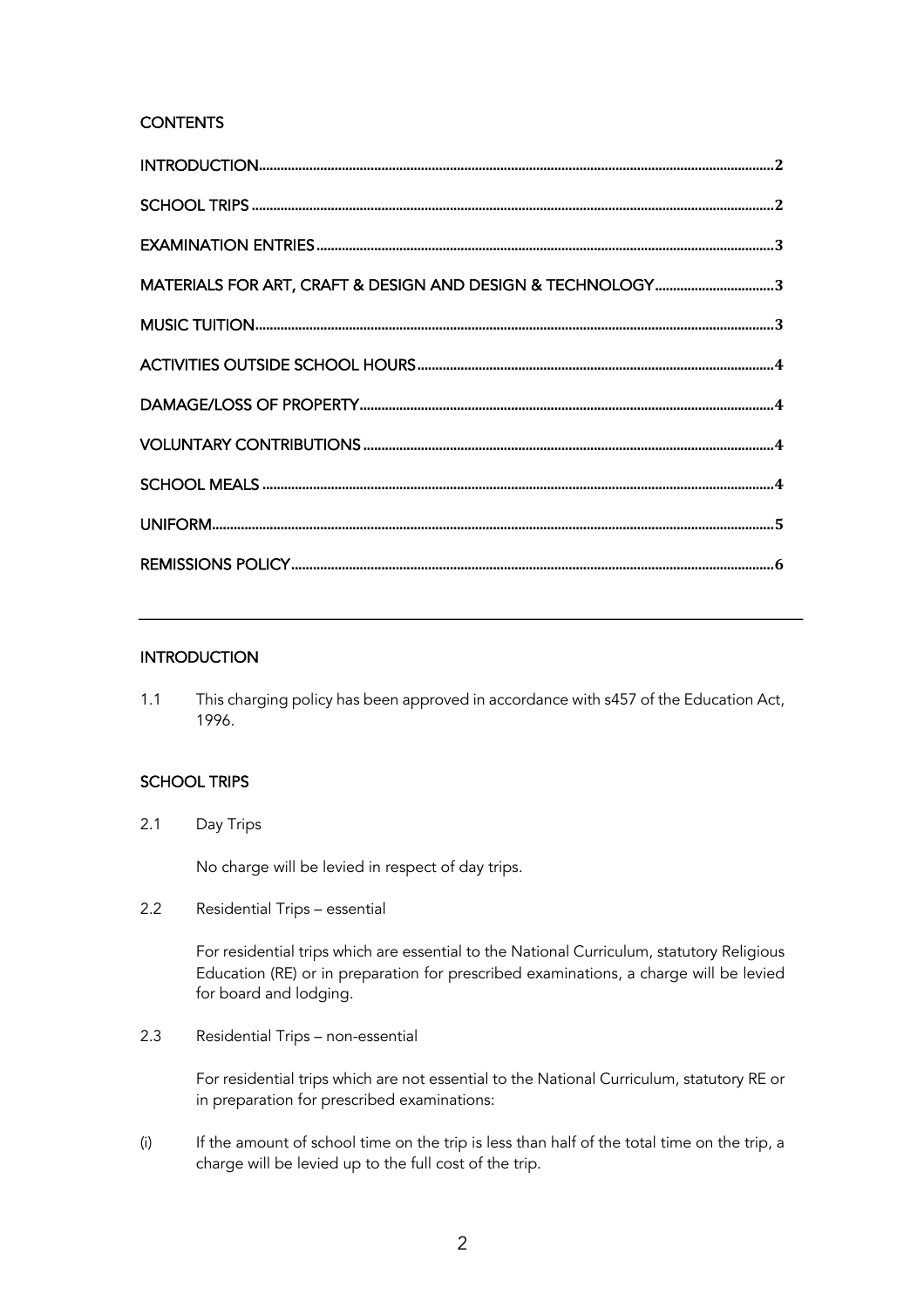- (ii) If the amount of school time on the trip is half or more of the total time of the trip, a charge will be levied for board and lodging.
- 2.4 Transport All transport during school hours is free of charge.

# EXAMINATION ENTRIES

- 3.1 A charge will be levied in respect of examination entries for pupils where the school has not prepared the pupil for the examination.
- 3.2 A charge will be levied in respect of examination entries for pupils where:
- (i) the school has prepared the pupil for the examination and
- (ii) it considers that for educational reasons the pupil should not be entered and
- (iii) the pupil's Parent/Carer wishes the pupil to be entered.

In these circumstances, if the pupil subsequently passes the examination, the school will refund the cost.

- 3.3 A charge will be levied where a pupil fails, without good reason, to complete the requirements of any public examination where the school paid or agreed to pay the entry fee.
- 3.4 A charge at cost will be levied in respect of supplementary learning material at KS3 and KS4.

# MATERIALS FOR ART, CRAFT & DESIGN AND DESIGN & TECHNOLOGY

4.1 Where a pupil or Parent/Carer wishes to retain items produced as a result of art, craft and design, or design and technology, a charge will be levied for the cost of the materials used.

# MUSIC TUITION

- 5.1 At present, NRHS levies charges in respect of individual music tuition, and group music tuition up to and including 4 persons.
- 5.2 No charge is levied where music tuition is an essential part of the National Curriculum or a prescribed public examination syllabus being followed by the pupil.
- 5.3 No Redbridge Music Service charge is levied to Parents/Carers in respect of singing during the school day.
- 5.4 Remission of some RMS fees may be available when Parents/Carers of pupils receiving music tuition are in receipt of Free School Meals (FSM), Income Support, Universal Credit, Job Seekers Allowance or Employment and Support Allowance (ESA).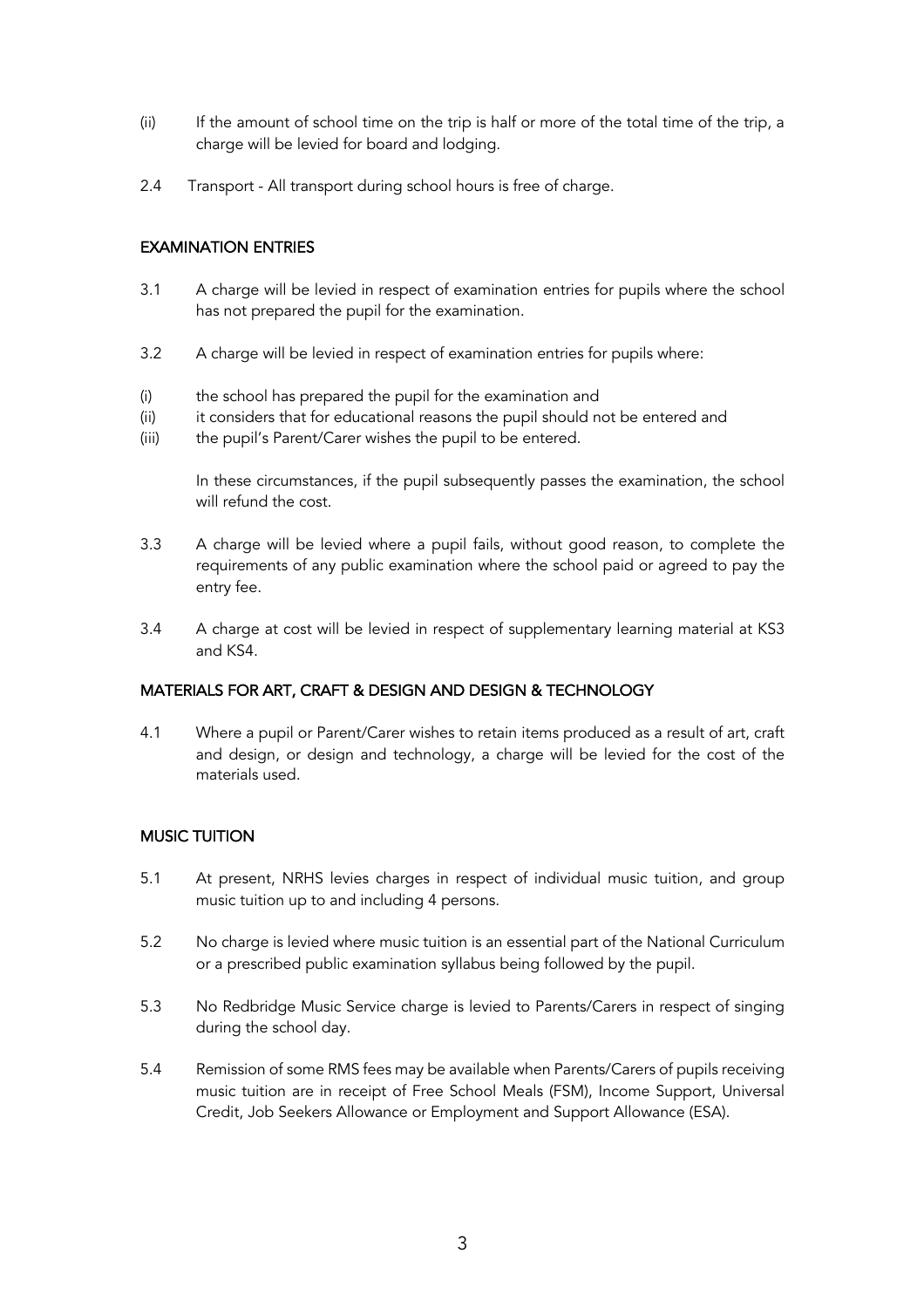#### ACTIVITIES OUTSIDE SCHOOL HOURS

- 6.1 No charge will be made for activities outside school hours that are part of the National Curriculum or RE, or that form an essential part of the syllabus for an approved examination.
- 6.2 If a pupil is prepared outside school hours for an examination that is not set out in regulations (the full list of which is available from the school), a charge will be levied for tuition and other costs.
- 6.3 For all other activities outside school hours, a charge up to the cost of the activity will be levied.

# DAMAGE/LOSS OF PROPERTY

- 7.1 A charge will be levied in respect of wilful damage, neglect or loss of school property (including premises, furniture, equipment, books or materials), the charge to be the cost of replacement or repair, or such lower cost as the Headteacher may decide.
- 7.2 A charge will be levied in respect of wilful damage, neglect or loss of property (including premises, furniture, equipment, books or materials), belonging to a third party, where the cost has been recharged to the school. The charge to be the cost of replacement or repair, or such lower cost as the Headteacher may decide.

# VOLUNTARY CONTRIBUTIONS

8.1 Where the school cannot levy charges, and it is not possible to make these additional activities within the resources ordinarily available to the school, the school may request or invite Parents/Carers to make a contribution towards the cost of the trip. Pupils will not be treated differently according to whether or not their Parents/Carers have made any contribution in response to the request or invitation. If there are insufficient contributions the trip may not go ahead.

#### SCHOOL MEALS

School meals are available to pupils at a cost of £2.00 per day or at no cost to those in receipt of a free school meal entitlement.

To enable the service to be efficiently planned the school requires advance notice of your child's requirements (half a terms notice is required to change arrangements).

9.1 Paying for school meals: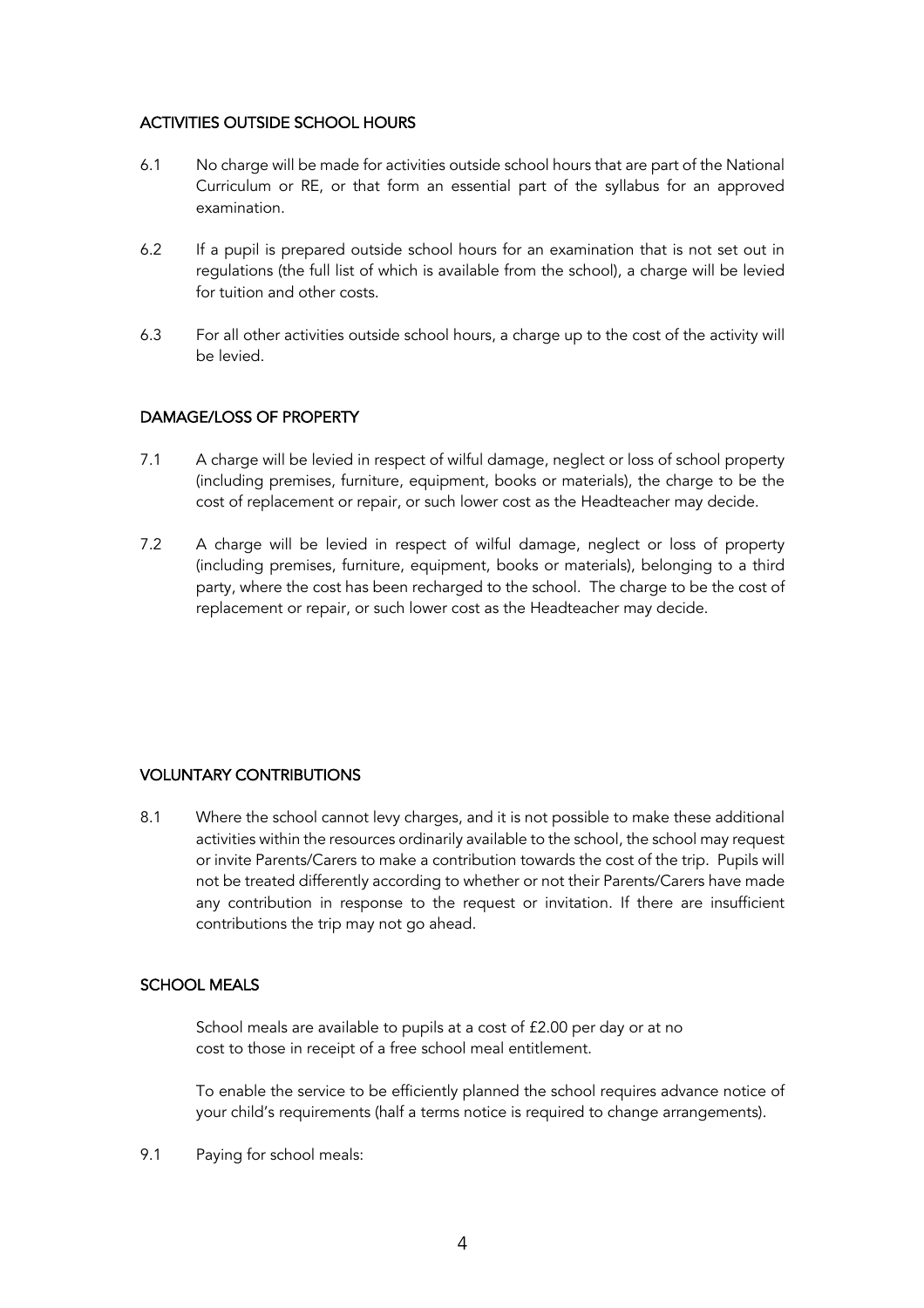The payment for meals is required in advance on a weekly, monthly or half-termly basis.

9.2 By Cheque or cash:

Please send money into school on a Monday, or the first day of the school week. Payments must be in a sealed envelope with the name of your child, class and the amount enclosed written on the envelope.

In the case of absence, please send payment on the first day back at school. Cheques to be made payable to The New Rush Hall School. If your cheque is returned unpaid you may be charged the relevant banking fee. You may also be charged an administration fee representing 5% of the value of the cheque.

#### If payment has not been made

If your child has taken a school meal which has not been paid for you will be sent on Tuesday a reminder detailing how much you owe. Payment must be made immediately and can be sent in with your child. If payment is not received by Friday a further letter will be sent detailing the consequences of non-payment and a final date by which payment must be made.

If the matter remains unresolved, you will be sent a 3rd and final letter requesting payment and detailing the school's next course of action.

The school cannot tolerate debt amounting to more than one week's payment, as if debts are incurred then the school budget has to pay for them. This means that money that should be spent on the children's education is used to pay for debts incurred by Parents/Carers. If a Parent/Carer repeatedly fails to provide a packed lunch, or sufficient monies to cover the cost of school meals, there may be a referral to Social Services as this has an affect on a pupil's welfare.

The school is not obliged to provide a school dinner where payment is not forthcoming or where authorisation for FSM has not been received, and some schools are known not to provide a meal in these circumstances. We will therefore act promptly to address such issues at an early stage, in order to prevent arrears of dinner monies from accumulating to a point beyond Parent's/Carer's means to settle.

The school will in exceptional circumstances postpone the refusal to provide meals where Parents/Carers have advised the school of their financial situation and school is satisfied that the funding will be forthcoming.

The school will work closely with Parents/Carers in working out a form of payment plan to help resolve the situation if requested by the Parent/Carer.

Information regarding FSM is available from the school office

#### UNIFORM

The Governing Body monitors and reviews the school uniform charges